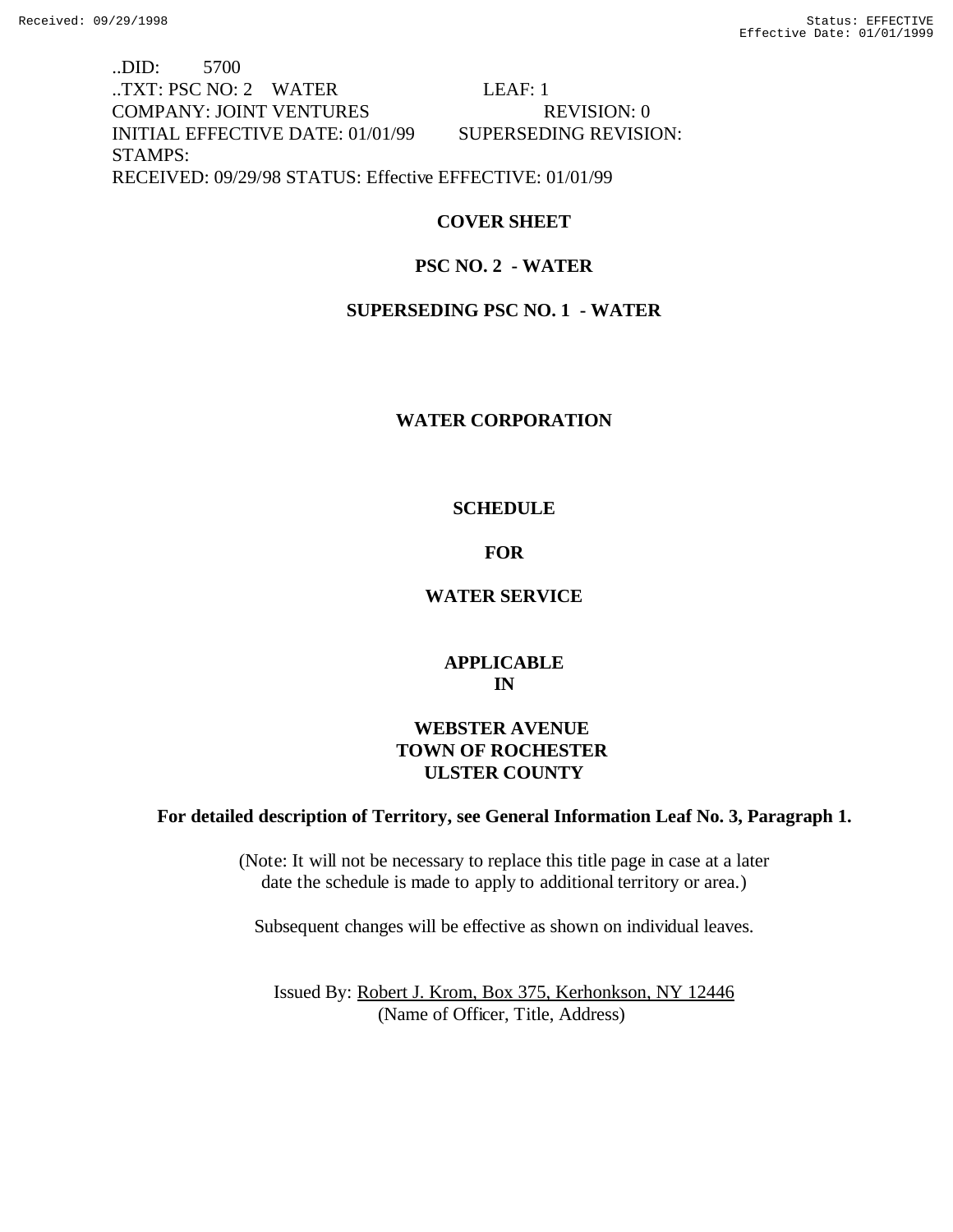..DID: 5712 ..TXT: PSC NO: 2 WATER LEAF: 2 COMPANY: JOINT VENTURES REVISION: 0 INITIAL EFFECTIVE DATE: 01/01/99 SUPERSEDING REVISION: STAMPS: RECEIVED: 09/29/98 STATUS: Effective EFFECTIVE: 01/01/99

## **TABLE OF CONTENTS**

|    | <b>GENERAL INFORMATION</b>                                     | <b>LEAF NO.</b> |
|----|----------------------------------------------------------------|-----------------|
| 1. | Territory                                                      | 3               |
| 2. | Application for Water Service                                  | 3               |
| 3. | Deposits - Security                                            | 3               |
| 4. | Deposits - Interest                                            | 4               |
| 5. | Deposits - Return                                              | 4               |
| 6. | Deposits - Other                                               | $\overline{4}$  |
| 7. | <b>General Rules</b>                                           | $5 - 6$         |
| 8. | Metered Service                                                | $6 - 7$         |
| 9. | <b>Unmetered Service</b>                                       | 7               |
|    | 10. Extension of Mains                                         | 7               |
|    | 11. Discontinuance of Service - Non-payment                    | $7 - 8$         |
|    | 12. Discontinuance of Service - Other                          | $8 - 9$         |
|    | 13. Discontinuance of Residential Service - Special Procedures | 9               |
|    | 14. Deferred Payment Agreements                                | 9               |
|    | 15. Complaint Handling Procedures                              | 10              |
|    | 16. Restoration of Service                                     | $10 - 11$       |
|    | 17. Interest on Customer Overpayments                          | 11              |
|    | 18. Regulation                                                 | 11              |
|    | <b>RATES</b><br>Service Classification No. 1                   | 12              |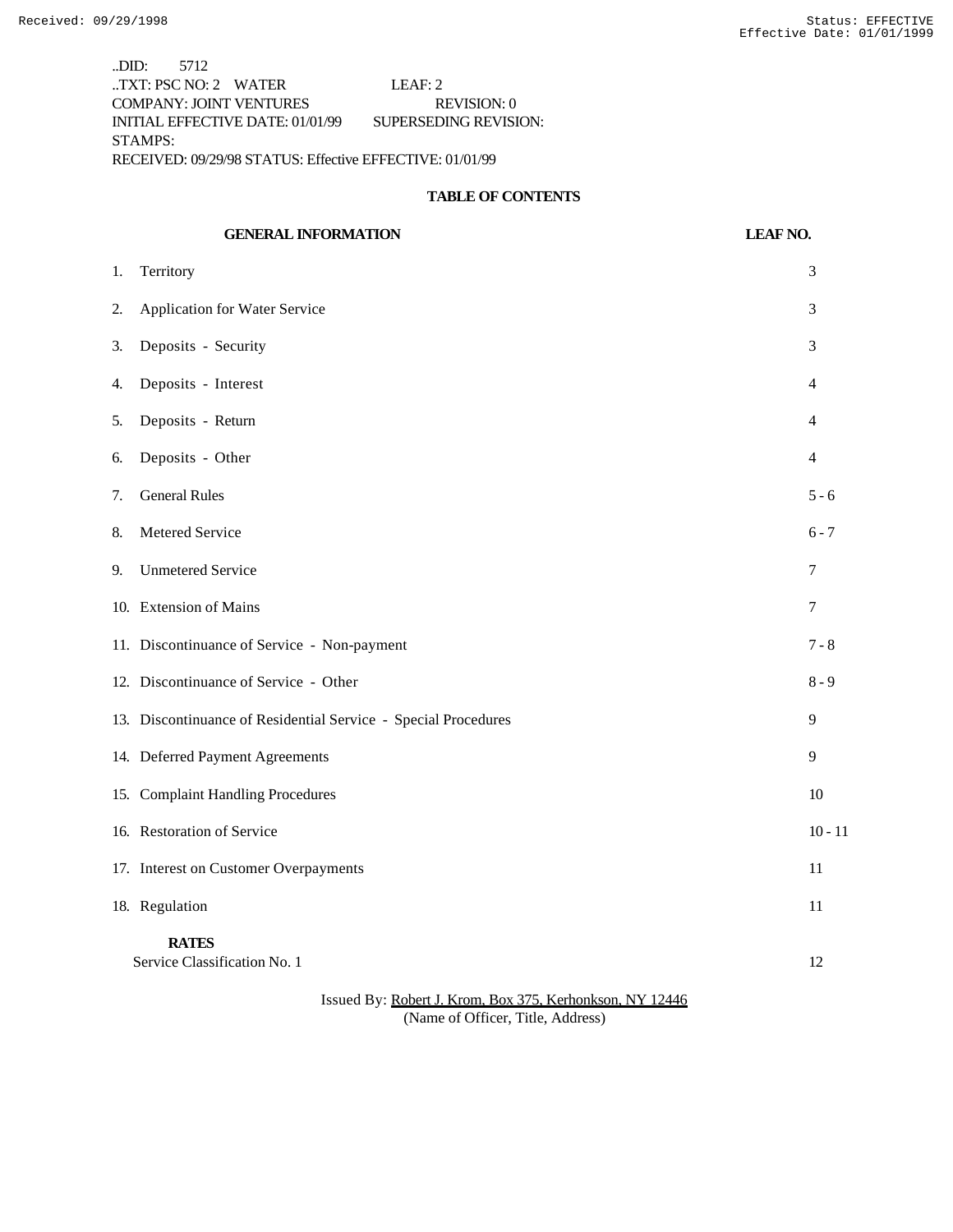..DID: 5708 ..TXT: PSC NO: 2 WATER LEAF: 3 COMPANY: JOINT VENTURES REVISION: 0 INITIAL EFFECTIVE DATE: 01/01/99 SUPERSEDING REVISION: STAMPS: RECEIVED: 09/29/98 STATUS: Effective EFFECTIVE: 01/01/99 RECEIVED: STATUS: EFFECTIVE:

#### **GENERAL INFORMATION**

1. Territory (County, Town, Development, Streets, etc.)

 WEBSTER AVENUE TOWN OF ROCHESTER ULSTER COUNTY

2. Application for Water Service

- A. Written application for service may be required.
- B. A separate application may be required for each premises.
- C. Premises may be subject to inspection by the company.
- D.Applications need not be accepted from customers with charges due on any water accounts with the company. The company must accept an application if the customer enters into a deferred payment agreement.

E.Service pipe installations are subject to company approval.

#### 3. Deposits - Security

- A.As a condition of receiving service, the company may require a deposit from customers that are delinquent (having a bill remaining unpaid 23 days from the date mailed), seasonal, short term or temporary or who have had service terminated for non-payment during the preceding 6 months. In addition, a deposit may also be required from a nonresidential customer whose credit has not been established with the company. A delinquent customer shall be provided with a written notice 20 days before the deposit is assessed which states that failure to make timely payments will permit the company to require a deposit from such customer.
- B.Deposits from applicants and customers may not exceed two times the estimated average monthly bill for a calendar year, except in the case of customers whose usage varies widely where deposits may not exceed twice the average monthly bill for the peak season.
- C.The company shall perform an annual review of the billing history of every customer who has a deposit with the company to assure that a deposit is still required under (3A) above and that the amount of the deposit conforms with (3B) above. The company reserves the right to review the deposit at any time. If a review shows that the deposit held falls short of the amount the company may require by 25 percent or more, the company may require the payment of an additional amount. If a review shows that the deposit held exceeds the amount required by 25 percent or more, the company shall refund the excess to the customer. The customer may request a downward revision of the deposit.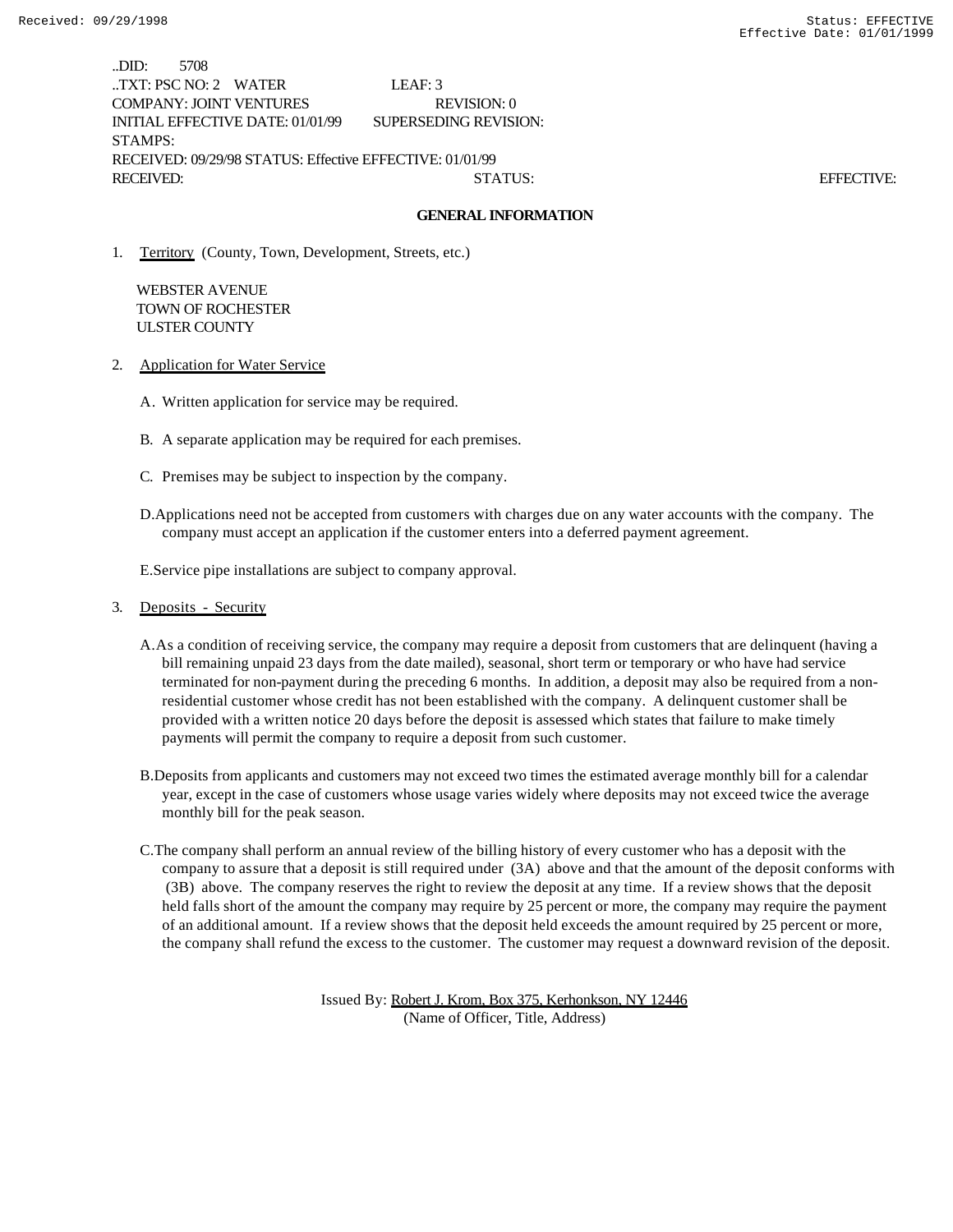..DID: 5709 ..TXT: PSC NO: 2 WATER LEAF: 4 COMPANY: JOINT VENTURES REVISION: 0 INITIAL EFFECTIVE DATE: 01/01/99 SUPERSEDING REVISION: STAMPS: RECEIVED: 09/29/98 STATUS: Effective EFFECTIVE: 01/01/99

### **GENERAL INFORMATION**

#### 4. Deposits - Interest

Every deposit shall earn simple interest at the rate per annum prescribed by the Public Service Commission. The interest must be paid to customers when the deposit is returned. If the deposit has been held for 12 consecutive months or more, the interest must be credited to the customer no later than the first bill rendered after the next succeeding first day of October and at the end of each succeeding 12 month period.

#### 5. Deposits - Return

- A.The company shall return to a customer a deposit or portion of a deposit and all interest thereon no more than 30 days after:
	- (1) the day the account is closed and all bills are paid; or
	- (2)the date of the first bill for service rendered after a 12 month period during which time the customer was not delinquent, provided there is no other basis for the company to request a deposit; or
	- (3)a review of the deposit shows that a reduction of the deposit is warranted.
- B.A deposit or portion of a deposit plus interest thereon that is subject to return may be credited to the customer's account in the amount of any outstanding charges. If any balance remains, a refund check shall be issued.
- 6. Deposits Other
	- A.In the event that the applicant desires service for a trailer or other non-permanent structure, he shall deposit with the company all costs of the connection of such service. Said deposit shall bear simple interest as required above and shall be refunded at the end of 10 years, or sooner in the event that a permanent structure for such service connection is completed.
	- B.The company may also require deposits from customers to guarantee future payments as set forth in lawn sprinkler, main extension, or other forms of contracts which are in a form approved by the Public Service Commission. The interest rates for these deposits will be the same as the interest rates for security deposits and such interest will be credited to the customer as prescribed by Commission rules.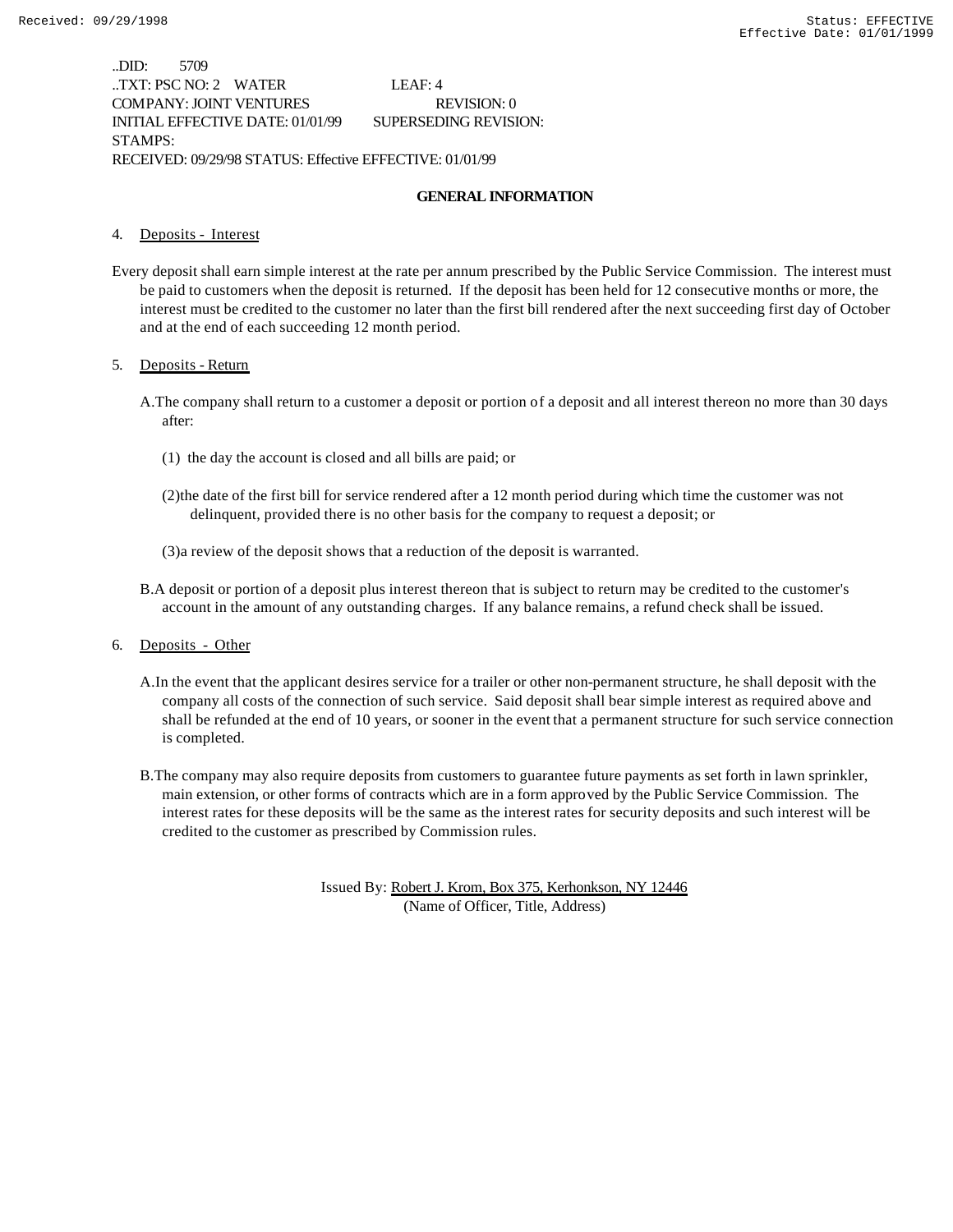..DID: 5710 ..TXT: PSC NO: 2 WATER LEAF: 5 COMPANY: JOINT VENTURES REVISION: 0 INITIAL EFFECTIVE DATE: 01/01/99 SUPERSEDING REVISION: STAMPS: RECEIVED: 09/29/98 STATUS: Effective EFFECTIVE: 01/01/99

## **GENERAL INFORMATION**

#### 7. General Rules

- A.Customers must provide 10 days' written notice prior to the date on which termination of service is requested or prior to a change of occupancy, until which date the customer will be responsible for payment of service.
	- B.Fire hydrants shall not be used without the written permission of the company or unless in conformance with filed fire protection tariff provisions.
	- C.The company will not be liable for damage resulting from the presence of its facilities, supply, or use of water service, except damage resulting from gross negligence of the company.
	- D.The company may shut off water in its mains to make repairs and extensions. Where possible, proper advance notice will be made to customers affected.
	- E.The use of water for sprinkling, swimming pools, or other less essential uses may be restricted or prohibited where such use may unreasonably reduce the adequacy of service for other domestic purposes.
	- F.There must be a separate service for each premises.

G.Installation of service pipes and mains will not normally be made when the ground is frozen.

H.The customer is responsible for service pipes and plumbing within the property line. Any plumbing work done on the customer's service pipe is subject to approval by the company. No underground work shall be covered up until it has been inspected and approved by the company.

I.All leaks on customer premises or the customer portion of the service pipe must be repaired as soon as possible.

- J.All mains, services (up to the property line) and other water system facilities will be maintained and replaced by the company.
- K.The company will supply water in the distribution system at pressures between 20 and 100 pounds per square inch (psi) and will strive, where practicable, to maintain a normal working pressure of 60 psi with a minimum of 35 psi. If the company makes changes to its system which cause the pressure to increase to over 100 psi to existing customers, the company will be responsible for the first installation of the necessary equipment in the customer's premises. From that point on the equipment will be considered part of the customer's internal plumbing and the customer will be responsible for its maintenance or replacement. If a water pressure reducing valve, in the customer's or applicant's opinion, is necessary or desired to safeguard the plumbing, it is the customer's or applicant's responsibility to purchase, install and maintain this equipment. Where a pressure reducing valve is used it is also advisable to install a suitable pressure relief valve. All installations will comply with the local building codes and standards and are considered a part of the customer's internal plumbing.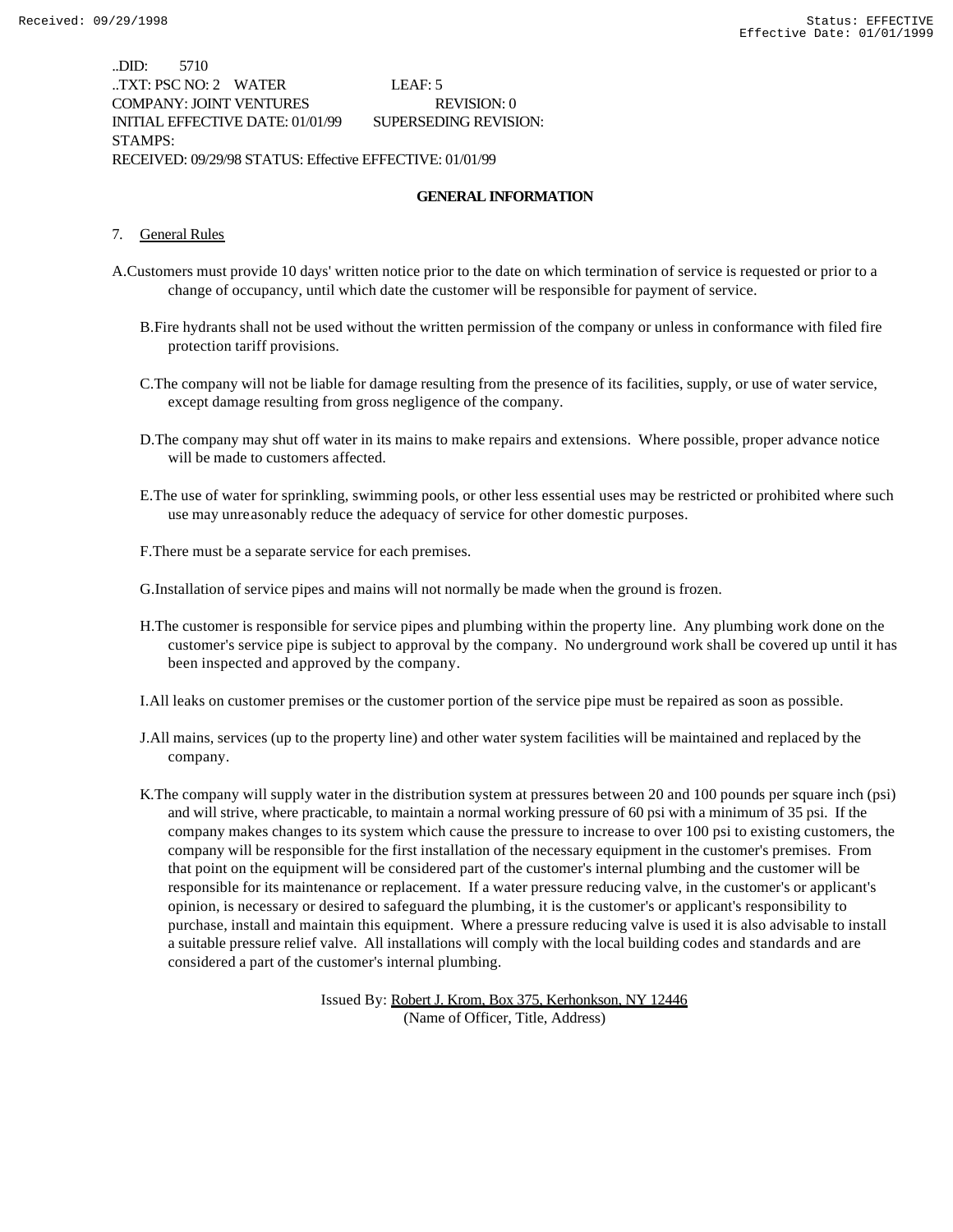..DID: 5711 ..TXT: PSC NO: 2 WATER LEAF: 6 COMPANY: JOINT VENTURES REVISION: 0 INITIAL EFFECTIVE DATE: 01/01/99 SUPERSEDING REVISION: STAMPS: RECEIVED: 09/29/98 STATUS: Effective EFFECTIVE: 01/01/99

## **GENERAL INFORMATION**

- L.Where an applicant is seeking service at an elevation or gradient which could not otherwise be adequately serviced by existing plant, the company will require that the applicant bear the additional cost of providing such extraordinary service, or in the alternative, require the applicant to purchase, install and maintain the necessary special equipment, such as a hydro-pneumatic system, needed to serve the premises. The installation of a hydro-pneumatic system as part of the customer's internal plumbing may be subject to approval of the Health Department and should comply with local building codes and standards.
- M.Cross connections to water sources other than the company's or with other facilities are strictly prohibited. Customers must, at their expense, install and maintain such backflow prevention devices as may be required by the company in accordance with good water works practice or applicable laws or regulations.
- N.Customers must permit company representatives to enter their premises on reasonable request for purposes relating to the operation and maintenance of the company's system, including inspection of the customer's and the company's facilities, installation, reading, testing, replacement and removal of meters, and terminating and restoring service.
- O.No person shall maliciously, willfully or negligently break, damage, destroy, uncover, deface, block access to or tamper with any pipe, valve, meter, structure, appurtenance or equipment which is a part of the water works system.
- 8. Metered Service (if applicable and provided for in Service Class No. \_ or Nos. \_)

A.A meter of a type approved by the Commission is required for each premises.

- B.The company will furnish, install, and maintain the meter. Unless the meter register is set at zero, the company shall attach a tag with the date and meter dial reading at the time of installation.
- C.The customer will provide a location for the meter acceptable to the company and will be responsible for the cost of repairing damage resulting from human interference, frost, backflow of hot water, or other such causes.
- D.Where the company agrees it is necessary to set a meter outside the building, it shall be installed at the expense of the customer in a pit acceptable to the company which is both water-tight and frostproof. The cover of the pit shall be fastened with a convenient locking device. Where the distance from the property line to the front wall of the building is greater than 75 feet, the company may require that the meter be set in a pit at or near the property line. If the pit is to be installed on property not owned or controlled by the customer, written consent of the owner of the property shall be obtained prior to the installation.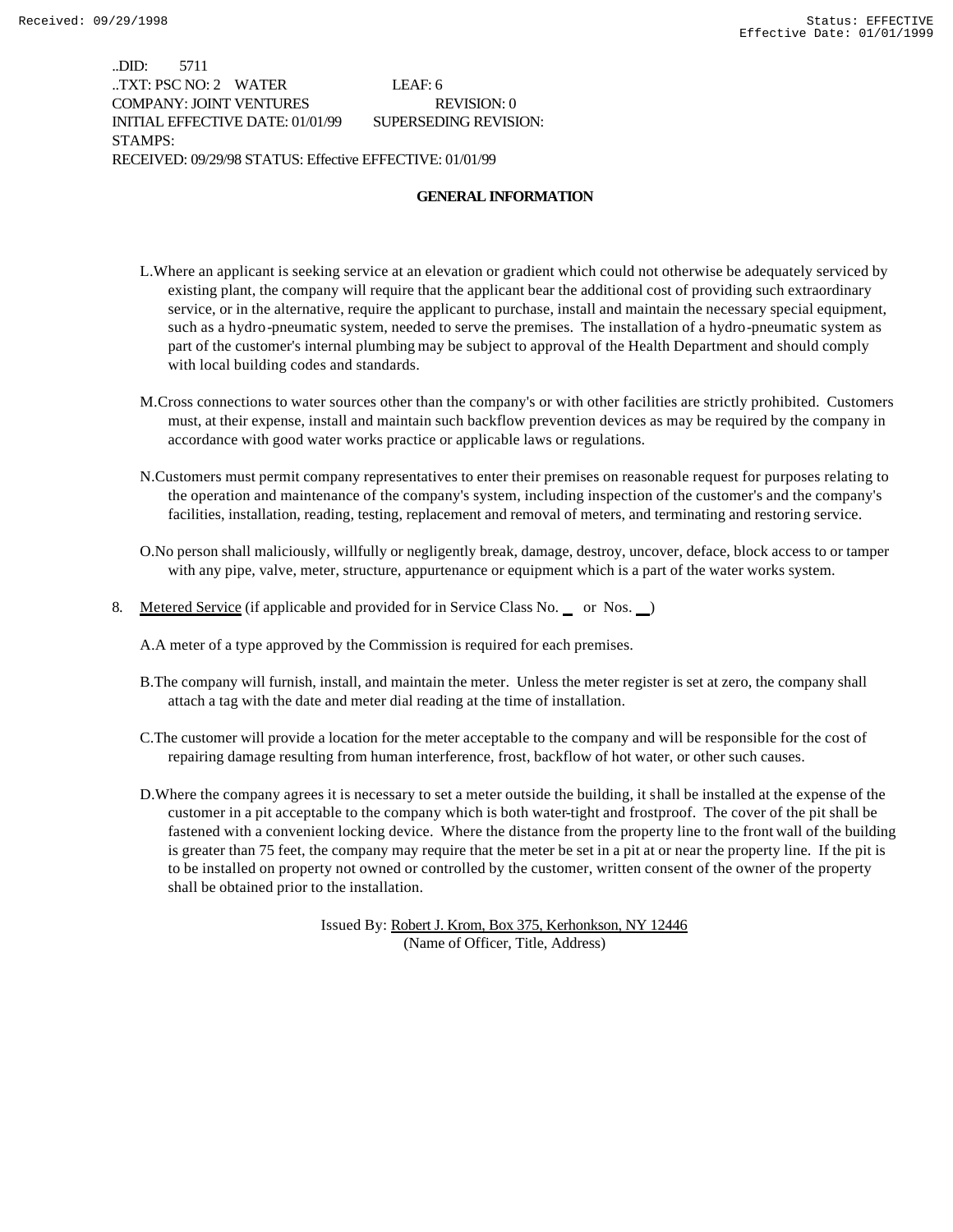..DID: 5701 ..TXT: PSC NO: 2 WATER LEAF: 7 COMPANY: JOINT VENTURES REVISION: 0 INITIAL EFFECTIVE DATE: 01/01/99 SUPERSEDING REVISION: STAMPS: RECEIVED: 09/29/98 STATUS: Effective EFFECTIVE: 01/01/99

### **GENERAL INFORMATION**

E.The company reserves the right to remove, test, and replace the meter.

- F.The company shall afford the customer an opportunity to verify the final reading of any water meter removed from the premises and obtain the customer's signature on a meter removal card which shows the date removed and the reading.
- G.Meters will be tested in conformance with rules of the Public Service Commission. In the case of a disputed account involving the accuracy of the meter, the company will have the meter tested upon the request of the customer. Should the customer request to have a second meter test within 1 year, the customer will be responsible for the actual cost incurred to have the meter tested including the cost to remove the meter, payable in advance to the company. This fee will be refunded if the meter's final weighted average is found to register in excess of 100 percent. Adjustments in bills for over-registration of the meter will be made in accordance with the current rules of the Public Service Commission.

H.Bills will show meter readings and the dates read.

I.Bills will be reasonably estimated where a meter has been inaccessible and will be so indicated on the bill.

J.Where a meter has ceased to register or its percentage of accuracy cannot be determined, an estimated bill for the current period may be rendered. For all other periods the bill shall be the minimum applicable charge.

9. Unmetered Service (if applicable and provided for in Service Class No.  $1$  or Nos.  $\Box$ )

All applicable provisions of this tariff shall apply.

10. Extension of Mains

Mains will be extended in conformance with Commission Rules and Regulations found in 16 NYCRR, Part 501.

#### 11. Discontinuance of Service - Non-Payment

 Service may be discontinued under the following provisions: for non-payment of any amount due for water supplied, for failure to make any payment due under a deferred payment agreement or for meter repairs (see Section 8C), for failure to post a required deposit or for failure to pay any fee or charge accruing under the contract or tariff.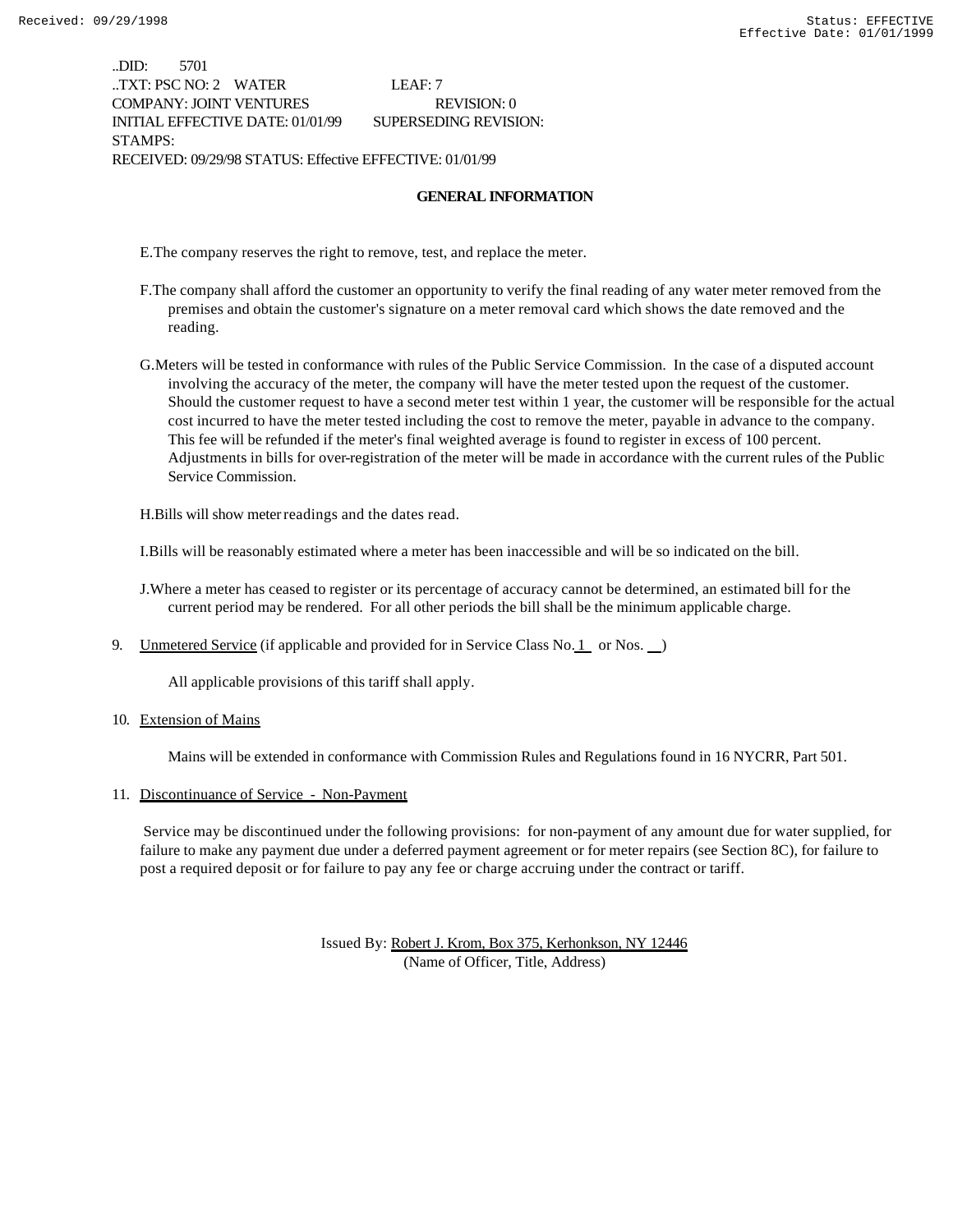..DID: 5703 ..TXT: PSC NO: 2 WATER LEAF: 8 COMPANY: JOINT VENTURES REVISION: 0 INITIAL EFFECTIVE DATE: 01/01/99 SUPERSEDING REVISION: STAMPS: RECEIVED: 09/29/98 STATUS: Effective EFFECTIVE: 01/01/99

### **GENERAL INFORMATION**

- A.A bill not paid within 23 days of mailing is considered delinquent, and the company may discontinue service after complying with 16 NYCRR, Part 533 which requires: (1) 15 days written notice if served personally, or (2) 15 days after a registered letter containing such notice has been signed or refused, or (3) 18 days after mailing written notice in a post-paid wrapper. Service will not be re-established until payment of all proper arrears, charges and deposits is made or a deferred payment agreement is entered into. Receipt of a subsequently dishonored negotiable instrument in response to a notice of discontinuance shall not constitute payment of the customer's account and the company shall not be required to issue additional notice prior to discontinuance. There will be a charge for processing all returned checks equal to the bank charge plus a handling fee of \$5.00 (not to exceed the maximum allowed by section 5-328 of General Obligations Law).
- B.The company will not discontinue service to residential premises for non-payment of bills on a Friday, Saturday, Sunday, public holiday (as defined in General Construction Law), or on a day on which the utility's main office is closed. Discontinuance can only take place from Monday to Thursday between the hours of 8 a.m. and 4 p.m.
- C.The company will not discontinue service for non-payment of bills to any person or entity receiving public assistance if the payment for such service is to be paid directly by the Department of Social Services or by the local Social Services representatives.
- 12. Discontinuance of Service Other
	- A.Service rendered under any application, contract or agreement may be discontinued by the company after reasonable notice for any of the following reasons:
		- (1)For willful or indifferent waste of water due to any cause or for non-authorized use of water.
		- (2)For failure to protect from damage the meter and connection, or for failure to protect and maintain the service pipe or fixtures on the property of the customer in a condition satisfactory to the company.
		- (3)For tampering with any meter, connections, service pipe, curb cock, seal or any other appliance of the company controlling or regulating the customer's water supply.
		- (4)For failure to provide the company's employees reasonable access to the premises supplied, or for obstructing the way of ingress to the meter or any other appliances controlling or regulating the customer's water supply.
		- (5)In case of vacancy of the premises.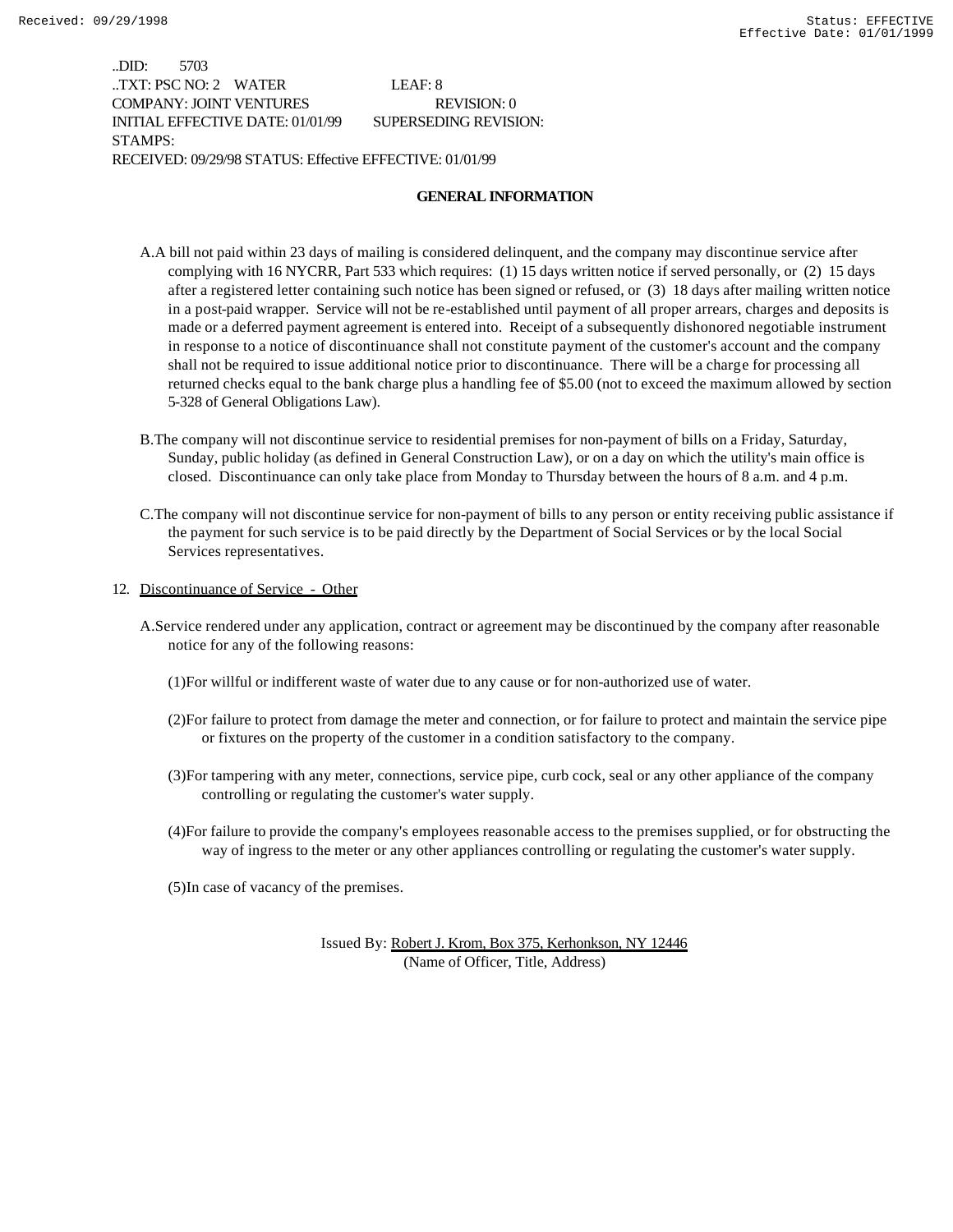..DID: 5704 ..TXT: PSC NO: 2 WATER LEAF: 9 COMPANY: JOINT VENTURES REVISION: 0 INITIAL EFFECTIVE DATE: 01/01/99 SUPERSEDING REVISION: STAMPS: RECEIVED: 09/29/98 STATUS: Effective EFFECTIVE: 01/01/99

### **GENERAL INFORMATION**

(6)For cross connections.

(7)For submetering or reselling water.

(8)For non-compliance with water usage restrictions.

- (9)For violation of any rule or regulation of the company as filed with the Public Service Commission, provided such violation affects the reliability or integrity of the water system.
- B.Written notice of discontinuance of service shall contain the information required by 16 NYCRR Section 533.3 and will be given except in those instances where a public health hazard exists.
- C.The company may, at any time, temporarily discontinue water service in case of accident, or for the purpose of making connections, alterations, repairs, changes, etc.
- D.Except as stated in the preceding paragraph, or in the case of a violation that threatens the integrity of the water system, the company shall not discontinue service to any customer on a Friday, Saturday, Sunday, Public Holiday or on a day when the company is not open for business. Public Holiday shall refer to those holidays defined in the General Construction Law.

#### 13.Discontinuance of Residential Service - Special Procedures

 If termination of service would result in serious impairment to health and safety, the company must delay the termination of service or, if service has already been terminated, must restore service, for thirty days under the following conditions:

- A. all occupants are either blind, disabled, 62 years of age or older or 18 years of age or under;
- B. a medical emergency exists; or
- C. if heating would be affected between November 1 and April 1.

 It is the customer's responsibility to notify the company that such conditions exist and to provide any required documentation. The company may require that the customer make appropriate arrangements to pay any arrears as well as pay current bills.

#### 14. Deferred Payment Agreements

 In addition to those circumstances in Section 13, the company will consider granting customers reasonable payment terms in cases where a customer is threatened with termination of service, or where the company has issued a backbill to a customer. Any such agreement may require the customer to make a reasonable down payment, and to pay current bills when issued.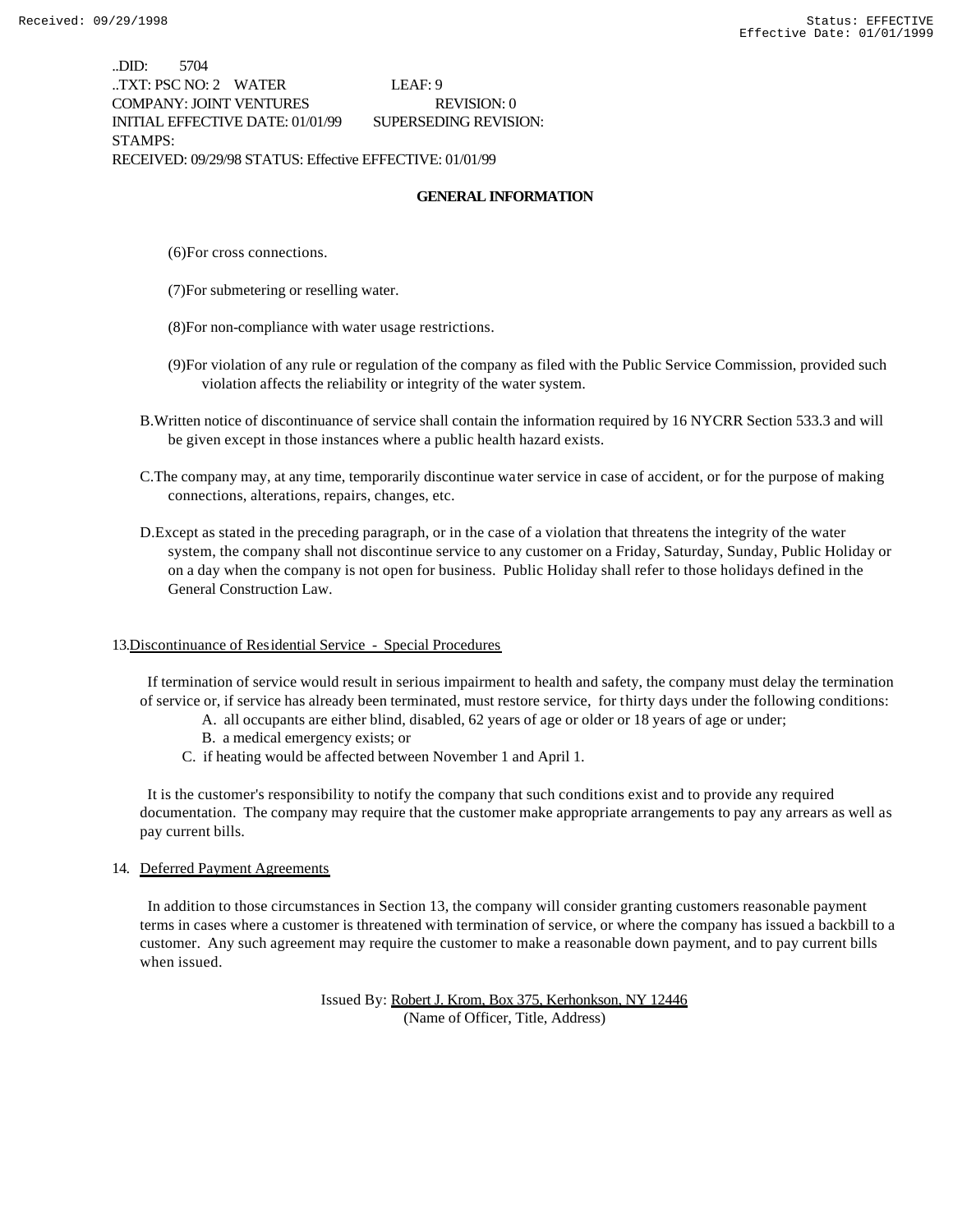..DID: 5705 ..TXT: PSC NO: 2 WATER LEAF: 10 COMPANY: JOINT VENTURES REVISION: 0 INITIAL EFFECTIVE DATE: 01/01/99 SUPERSEDING REVISION: STAMPS: RECEIVED: 09/29/98 STATUS: Effective EFFECTIVE: 01/01/99 RECEIVED: STATUS: EFFECTIVE:

#### **GENERAL INFORMATION**

#### 15. Complaint Handling Procedures

- A. The company will promptly investigate and evaluate all complaints received from customers regarding bills for service rendered or required deposits. The results of the company's findings will be reported to the customer. During the period of investigation and evaluation, service will not be discontinued, nor shall a new notice of termination be issued, provided, however, that the customer will be required to pay the undisputed portion of any balance due, which may include bills for current usage.
- B. After the completion of such an investigation, if the company determines that the disputed service has been rendered, or that the disputed charge or deposit is proper in whole or in part, the company may require that the full bill or deposit be paid. Appropriate notices of the determination shall be given to the customer, and where notice of discontinuance of service was previously sent, or is served with the determination, such notice shall include a statement advising the customer of the availability of the Commission's complaint handling procedures, including the address and telephone number of the Department's Consumer Services Division. Where prior notice of discontinuance was sent, company procedure provides for discontinuance of service if customer fails to pay the proper amount due and owing within 5 days after notice of the company determination was served personally on the customer or at least 8 days after mailing of the notice. Under no circumstances will discontinuance of service occur if so precluded by the Commission.
- C. In situations where the complaint procedures of the Commission have been invoked and it is determined that the disputed service has been rendered or that the disputed charge or deposit is proper and prior notice of discontinuance was sent, a customer's service will not be discontinued for failure to pay the amount found due and owing until at least 5 days after notice of the Commission's determination, where personal service is made, or at least 8 days after mailing of such a notice.

#### 16. Restoration of Service

 A charge will be made to restore service after discontinuance at the member's request, for non-payment or for violation of these rules.

 This charge or charges will be a rate agreed upon by the members of the Association and will appear on all written notices of discontinuation of service. Any member has the right to request that the Department of Public Service investigate the charges.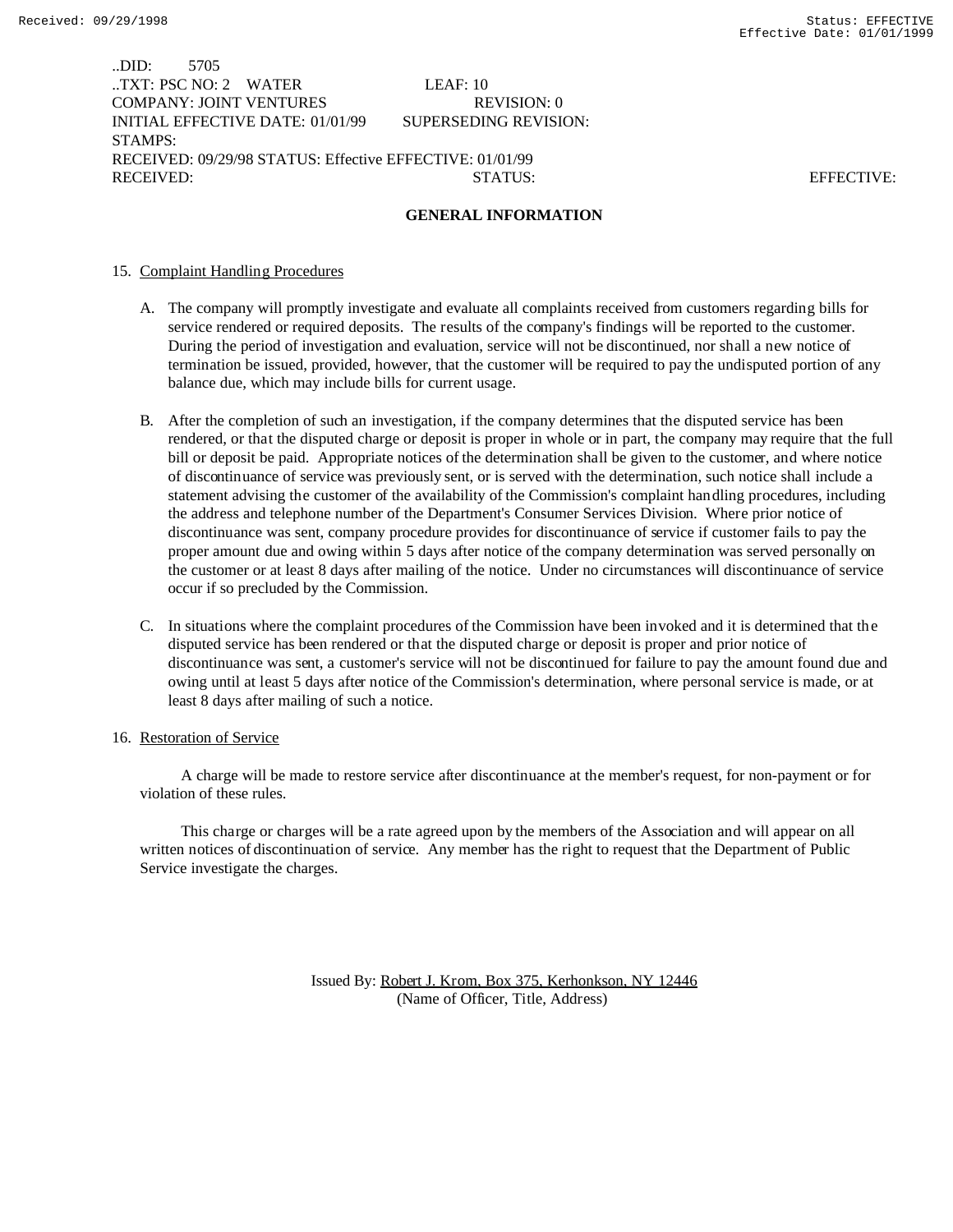# ..DID: 5706 ..TXT: PSC NO: 2 WATER LEAF: 11 COMPANY: JOINT VENTURES REVISION: 0 INITIAL EFFECTIVE DATE: 01/01/99 SUPERSEDING REVISION: STAMPS: RECEIVED: 09/29/98 STATUS: Effective EFFECTIVE: 01/01/99 RECEIVED: STATUS: STATUS: EFFECTIVE:

# **GENERAL INFORMATION**

In a case where service is being restored after discontinuance for non-payment, the company may require full payment of all arrears as well as the restoration of service charge. If the company and the customer have entered into some form of payment agreement, the agreed upon down payment may be required before service will be restored.

If it becomes necessary to disconnect service at the main because of willful acts of a customer, the service restoration charge will include the actual costs incurred by the company to disconnect and reconnect the service.

# 17. **Interest on Customer Overpayments**

The company will provide interest on a customer overpayment as follows:

- A. A customer overpayment is defined as payment by the customer to the company in excess of the correct charge for water service supplied to the customer which was caused by erroneous billing by the utility.
- B. The rate of interest on such amounts shall be the greater of the unadjusted customer deposit rate or the applicable late payment rate, if any, for the service classification under which the customer was billed. Interest shall be paid from the date when the customer overpayment was made, adjusted for any changes in the deposit rate or late payment rate, and compounded monthly, until the date when the overpayment was refunded.
- C. The company will not pay interest on customer overpayments that are refunded within 30 days after such overpayment is received by the company.

# 18. Regulation

 All matters, rules and other situations concerning the rendering of water service which are not specifically covered herein or in a provision of the New York State Codes, Rules and Regulations and which are subject to the jurisdiction of the Public Service Commission, and for which a customer and the company cannot agree as to an equitable and fair solution will be referred to said Commission to be resolved. Either the customer or the company may request that a rule or provision of this tariff be changed for a particular situation.